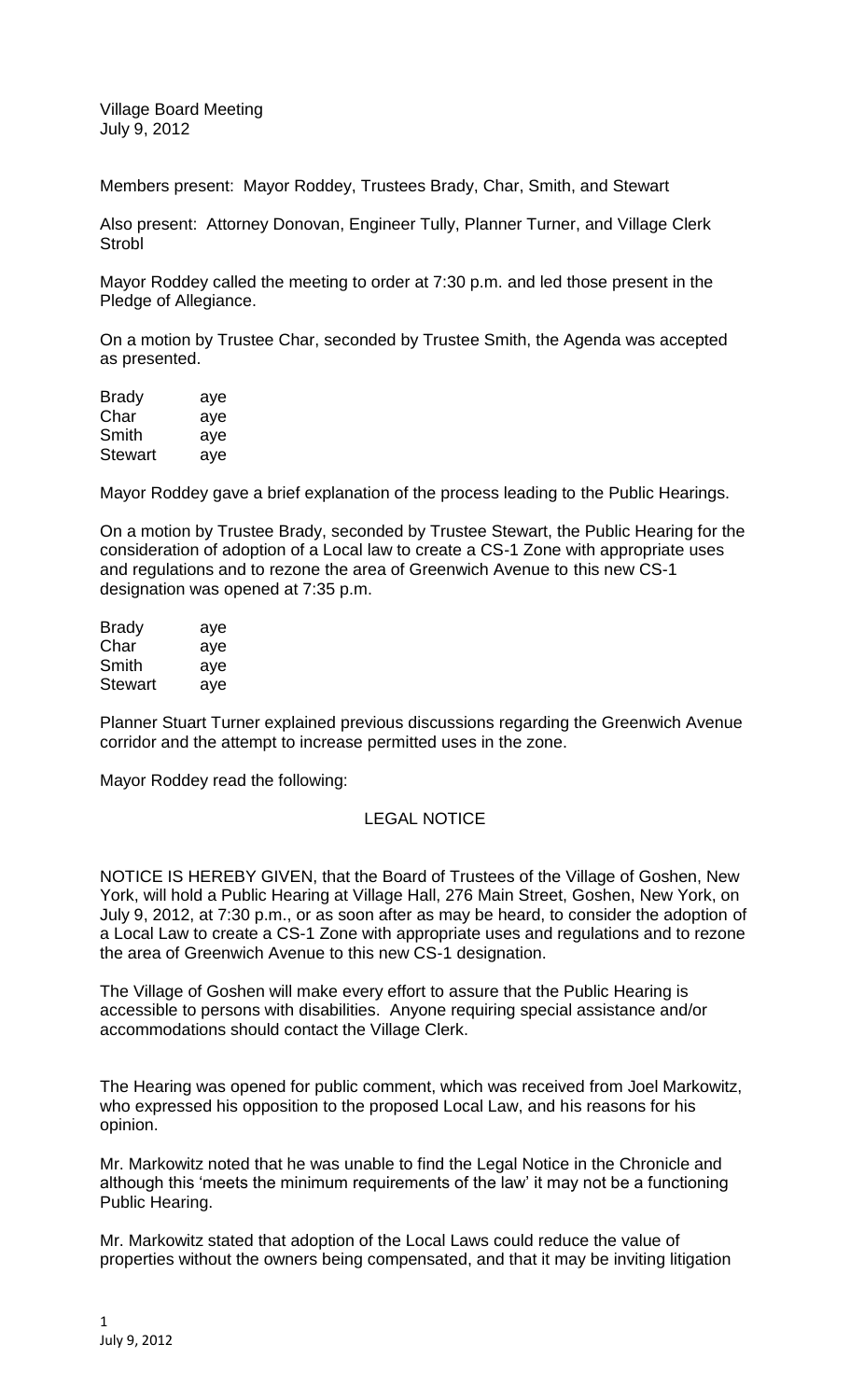for discrimination. He further noted that allowing religious uses along that main corridor into the Village could put the Village in even more serious economic shape.

Mr. Markowitz advised the Board that they were creating an undue burden, and that it was not necessary to do this. He also urged the Board to read the Village of Highland Falls' response to a recent State audit.

There was no further public comment.

On a motion by Trustee Stewart, seconded by Trustee Smith, the Public Hearing was closed at 8:15 p.m., with the stipulation that written comments be received for one week.

| <b>Brady</b>   | aye |
|----------------|-----|
| Char           | aye |
| Smith          | aye |
| <b>Stewart</b> | aye |

Mayor Roddey read the following:

## LEGAL NOTICE

NOTICE IS HEREBY GIVEN, that the Board of Trustees of the Village of Goshen, New York, will hold a Public Hearing at Village Hall, 276 Main Street, Goshen, New York, on July 9, 2012, at 7:30 p.m., or as soon after as may be heard, to consider the adoption of a Local Law to allow, and appropriately limit, religious uses in the various zoning districts of the Village of Goshen.

The Village of Goshen will make every effort to assure that the Public Hearing is accessible to persons with disabilities. Anyone requiring special assistance and/or accommodations should contact the Village Clerk.

On a motion by Trustee Smith, seconded by Trustee Char, the Public Hearing for the consideration of adoption of a Local Law to allow, and appropriately limit, religious uses in the various zoning districts of the Village of Goshen was opened at 8:17 p.m.

| <b>Brady</b> | aye |
|--------------|-----|
| Char         | aye |
| Smith        | aye |
| Stewart      | aye |

Neil Hickok asked if existing religious uses would still be allowed, and was answered in the affirmative.

Joel Markowitz again questioned the viability of the Public Hearing.

There was no further public comment.

On a motion by Trustee Char, seconded by Trustee Smith, the Public Hearing was closed at 8:20 p.m., with the stipulation that written comments be received for one week.

| Brady   | aye |
|---------|-----|
| Char    | aye |
| Smith   | aye |
| Stewart | aye |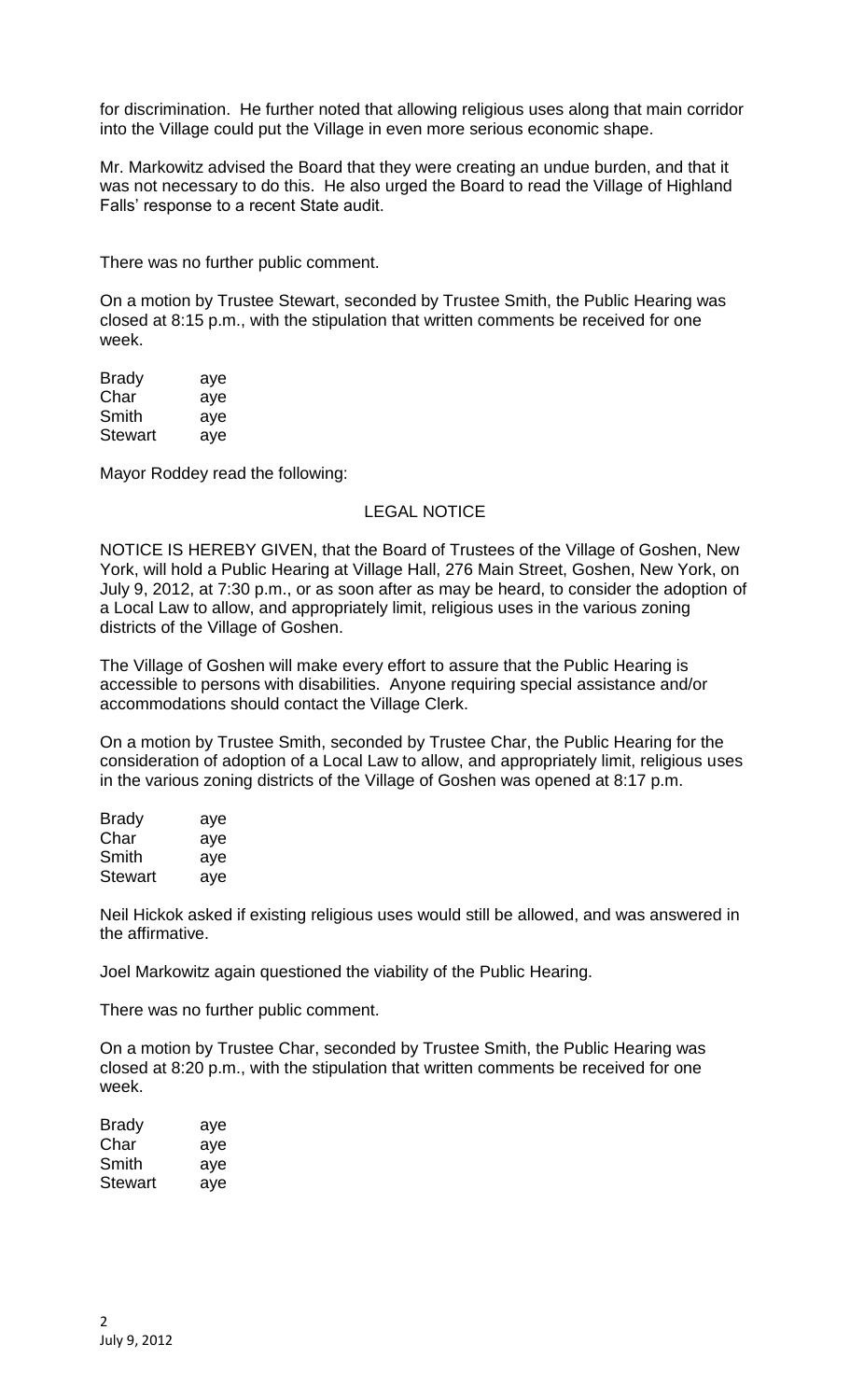On a motion by Trustee Char, seconded by Trustee Smith, the Minutes of the June 25, 2012 Village Board Meeting were accepted as submitted.

Brady aye Char aye Smith aye Stewart aye

On a motion by Trustee Stewart, seconded by Trustee Char, the Minutes of the July 2, 2012 Village Board Work Session were accepted as submitted.

| <b>Brady</b>   | aye |
|----------------|-----|
| Char           | aye |
| Smith          | aye |
| <b>Stewart</b> | aye |

## **Communications**

Mayor Roddey read a letter requesting the use of Salesian Park for the Cornerstone Arts Alliance's annual Shakespeare in Salesian Park production. The show is scheduled for July 14, 15, 21, and 22, and all permits, contracts, and insurance forms have been submitted.

On a motion by Trustee Brady, seconded by Trustee Stewart, permission for the event was granted.

| <b>Brady</b>   | aye |
|----------------|-----|
| Char           | aye |
| Smith          | aye |
| <b>Stewart</b> | aye |

Items of Business

Trustee Stewart moved the following, which was seconded by Trustee Smith:

The Village Board of the Village of Goshen hereby authorizes the Advertisement for Bids for the Sanitary Sewer Cleaning and CCTV Inspection Project, and sets the bid opening for Monday, August 6, 2012, at 2:00 p.m. at Village Hall, 276 Main Street, Goshen NY.

| aye |
|-----|
| aye |
| aye |
| aye |
|     |

On a motion by Trustee Char, seconded by Trustee Brady, bills as examined by members of the Board were approved in accordance with Abstract 2012/2013 number 2, check numbers 3677 through 3771, in the amount of \$315,311.69.

| Brady   | aye |
|---------|-----|
| Char    | aye |
| Smith   | aye |
| Stewart | ave |